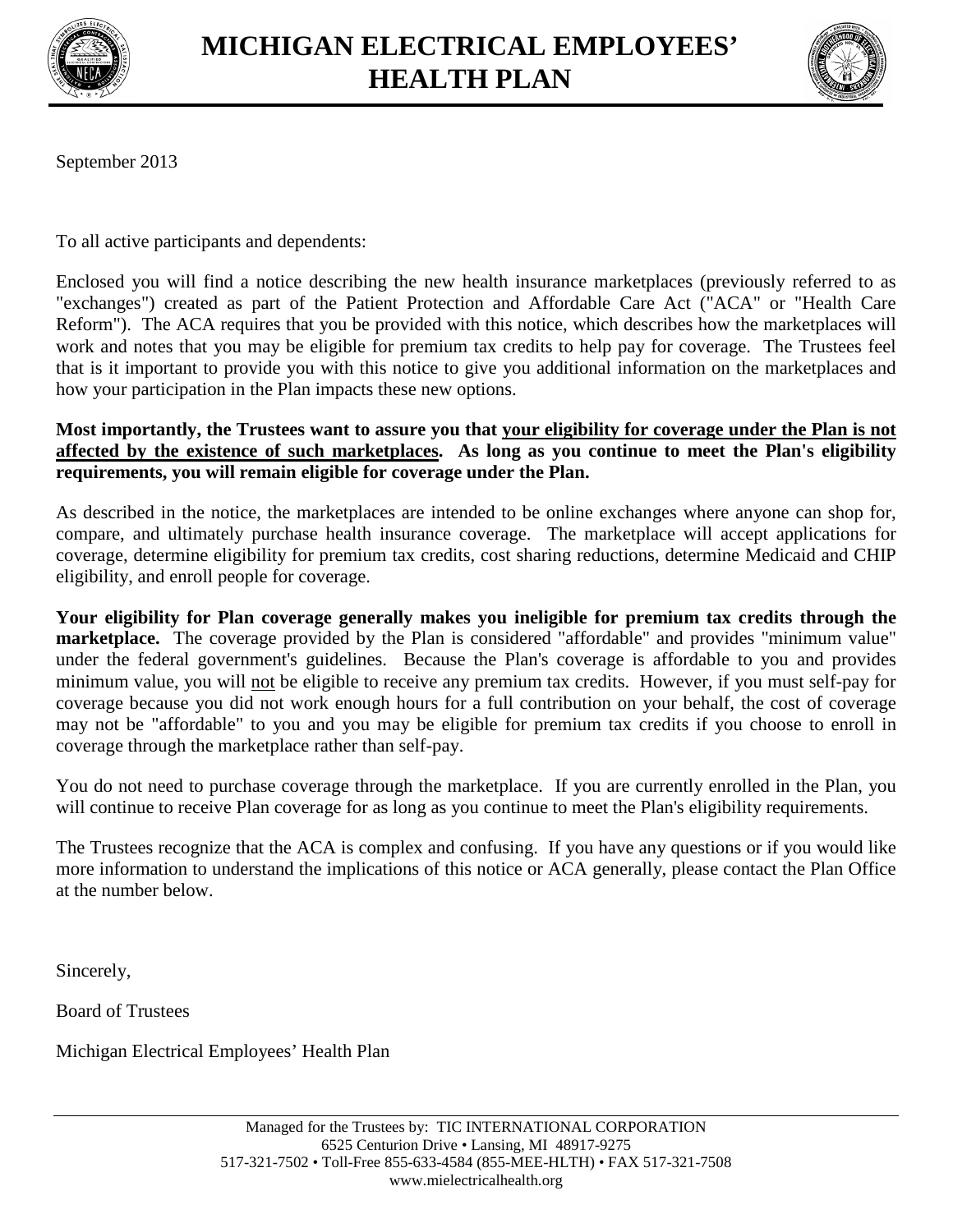## **PART A: General Information**

To assist you as you evaluate options for you and your family, this notice provides some basic information about the new Health Insurance Marketplace and employment-based health coverage offered by your employer. The Marketplace is anticipated to be operational beginning in October 2013.

#### **What is the Health Insurance Marketplace?**

The Marketplace offers "one-stop shopping" to find and compare private health insurance options. Open enrollment for health insurance coverage through the Marketplace begins in October 2013 for coverage starting as early as January 1, 2014.

#### **Can I Save Money on my Health Insurance Premiums in the Marketplace?**

You may qualify for a tax credit to lower your monthly premium for Marketplace coverage or for a reduction in certain costsharing on coverage purchased through the Marketplace, but only if your employer does not offer coverage, or offers coverage that doesn't meet certain standards. The savings on your premium that you may be eligible for depends on your household income. However, if you receive a tax credit that you did not qualify for or you receive too much of a tax credit (for example, if your household income was greater than expected), you will be required to pay back some or all of the tax credit.

### **Does Employer Health Coverage Affect Eligibility for Premium Savings through the Marketplace?**

Yes. If you have an offer of health coverage from your employer that meets certain standards, you will not be eligible for a tax credit through the Marketplace and may wish to enroll in your employer's health plan. However, you may be eligible for a tax credit that lowers your monthly premium, or a reduction in certain cost-sharing, if your employer does not offer coverage that meets certain standards. If the cost of self-only coverage from your employer is more than 9.5% of your household income for the year, or if the coverage your employer provides does not meet the "minimum value" standard set by the Affordable Care Act, you may be eligible for a tax credit.<sup>1</sup>

### **What Benefit Does Employer Sponsored Health Coverage Provide?**

If you purchase a health plan through the Marketplace instead of accepting health coverage offered by your employer, then you will lose the employer contribution to the employer-offered coverage. That is, your employer will pay no portion of the cost of coverage you purchase through the Marketplace. Also, this employer contribution—as well as your employee contribution to employer-offered coverage—is often excluded from income for Federal and State income tax purposes. Your payments for coverage through the Marketplace are made on an after-tax basis.

#### **How Can I Get More Information?**

For more information about your coverage offered by your employer, please check your summary plan description or contact the Michigan Electrical Employees' Health Plan at 855-633-4854.

The Marketplace can help you evaluate your coverage options, including your eligibility for coverage through the Marketplace and its cost. Please visit **HealthCare.gov** for more information, including an online application for health insurance coverage and contact information for a Health Insurance Marketplace in your area.

<sup>1</sup> An employer-sponsored health plan meets the "minimum value standard" if the plan's share of the total allowed benefit costs covered by the plan is no less than 60 percent of such costs.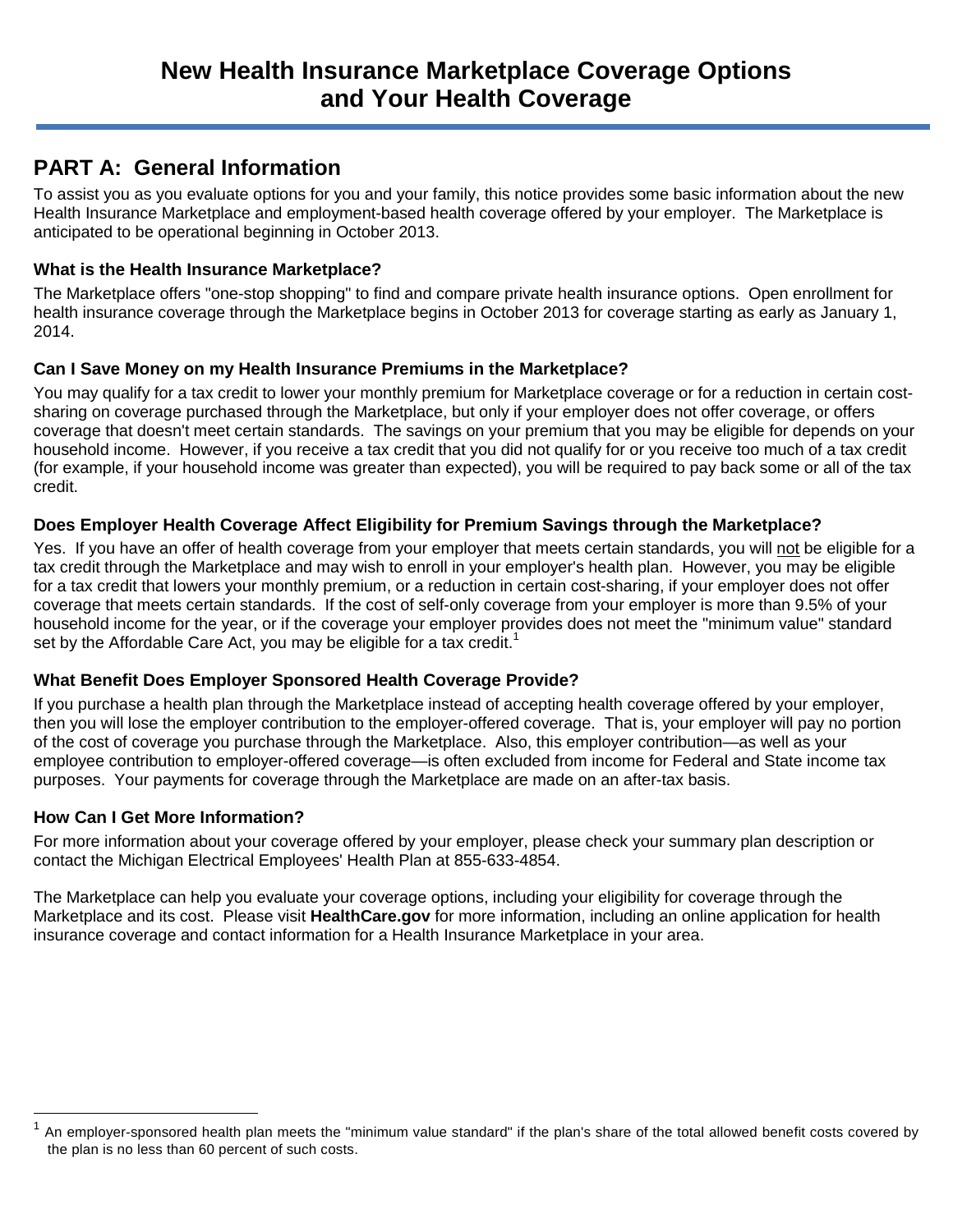# **PART B: Information About Health Coverage Offered by Your Employer**

This section contains information about the health coverage offered by your employer. If you decide to complete an application for coverage in the Marketplace, you will be asked to provide this information. This information is numbered to correspond to the Marketplace application.

10. Who can we contact about employee health coverage at this job? The Michigan Electrical Employees' Health Plan at 855-633-4584.

The information below corresponds to the Marketplace Employer Coverage Tool. You may use this information if you decide to complete an application for coverage in the Marketplace. You will not need to ask your employer to complete the Marketplace Employer Coverage Tool.

Here is some basic information about health coverage offered by this employer:

- As your employer, we offer a health plan to:
	- $\Box$ All employees.
	- $\boxtimes$ Some employees. Eligible employees are:
		- For employees covered by a collective bargaining agreement ("CBA") or Non-Bargaining Unit ("NBU") participation agreement: Employees who meet the eligibility conditions in the CBA or NBU participation agreement and in the Michigan Electrical Employees' Health Plan rules and regulations are eligible for coverage. Refer to your summary plan description for more information.
- With respect to dependents:
	- $\boxtimes$ We do offer coverage. Eligible dependents are:
		- For employees covered by a CBA or NBU participation agreement: Eligible employees' dependent children and legal spouse may be eligible for coverage if they meet the definition of dependent and satisfy any applicable eligibility requirements set forth in your summary plan description.
	- $\Box$ We do not offer coverage.
- 14. Does the employer offer a health plan that meets the minimum value standard\*? Yes (Go to question 15)  $\Box$  No (STOP and return form to employee)  $\boxtimes$
- 15. For the lowest-cost plan that meets the minimum value standard\* offered **only to the employee** (don't include family plans): If the employer has wellness programs, provide the premium that the employee would pay if he/ she received the maximum discount for any tobacco cessation programs, and didn't receive any other discounts based on wellness programs.

a. How much would the employee have to pay in premiums for this plan? **\$\_\_\_**. Some employees may be required to self-pay for all or a portion of the cost of coverage. Please refer to your summary plan description for more information.

- b. How often?  $\Box$  Weekly  $\Box$  Every 2 weeks  $\Box$  Twice a month  $\Box$  Monthly  $\Box$  Quarterly  $\Box$  Yearly
- $\boxtimes$ If checked, this coverage meets the minimum value standard, and the cost of this coverage to you is intended to be affordable\*\*, based on employee wages.

If the plan year will end soon and you know that the health plans offered will change, go to question 16. If you don't know, STOP and return form to employee.

- 16. What change will the employer make for the new plan year?
	- $\Box$  Employer won't offer health coverage
	- $\Box$  Employer will start offering health coverage to employees or change the premium for the lowest-cost plan available only to the employee that meets the minimum value standard.\* (Premium should reflect the discount for wellness programs. See question 15.)
	- a. How much will the employee have to pay in premiums for that plan? \$